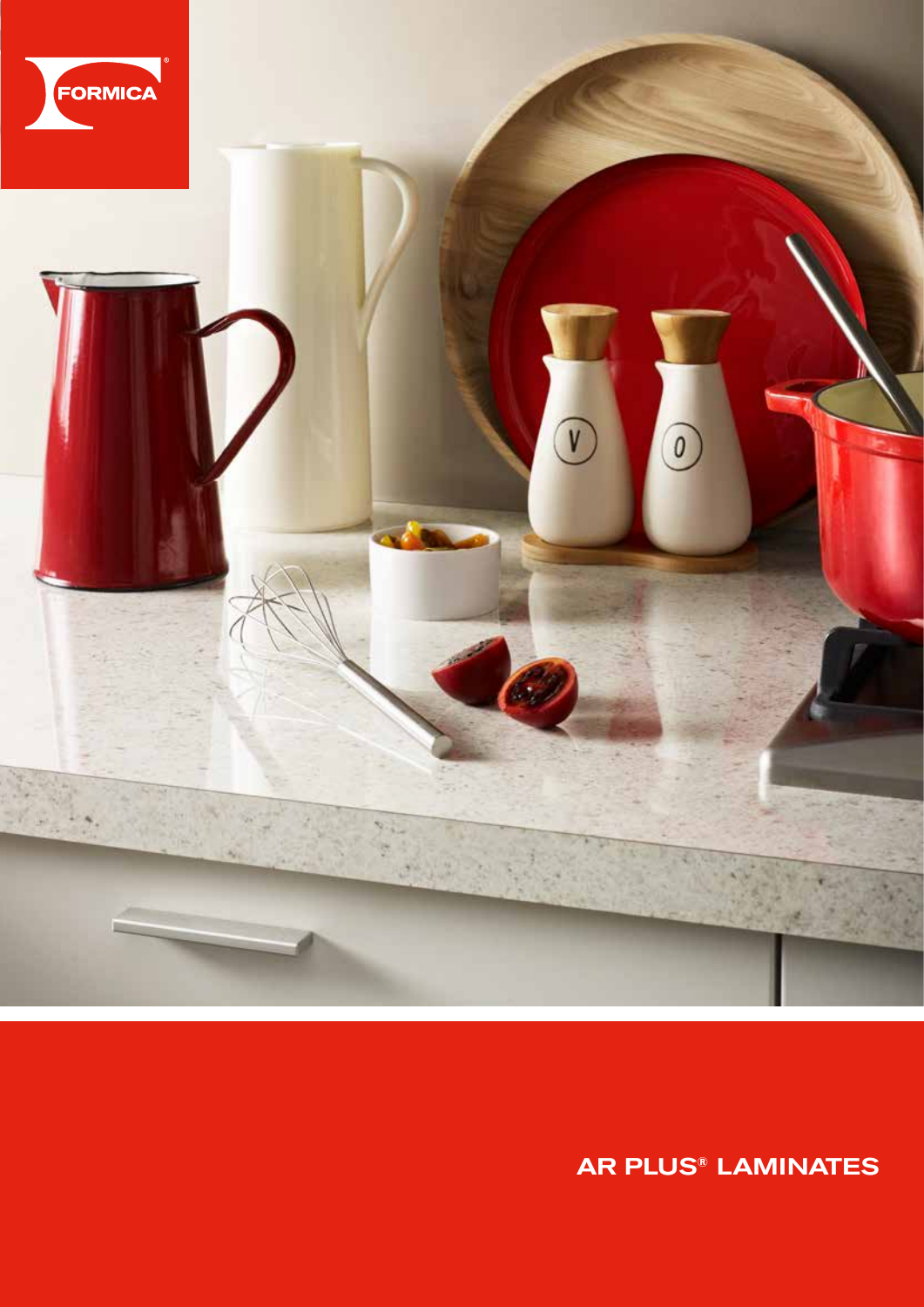FORMICA**®** AR PLUS**®** adds a touch of quality to interiors with a minimum of fuss. A superior high gloss laminate, its greater abrasive and scuff resistance helps horizontal and vertical surfaces maintain their shine better than standard gloss laminates. The stunning range of AR Plus colours are part of the Formica Colour Range, so creating beautiful colour schemes is easy. Another brilliant thing about Formica AR Plus, it's covered by a 7 year limited warranty.

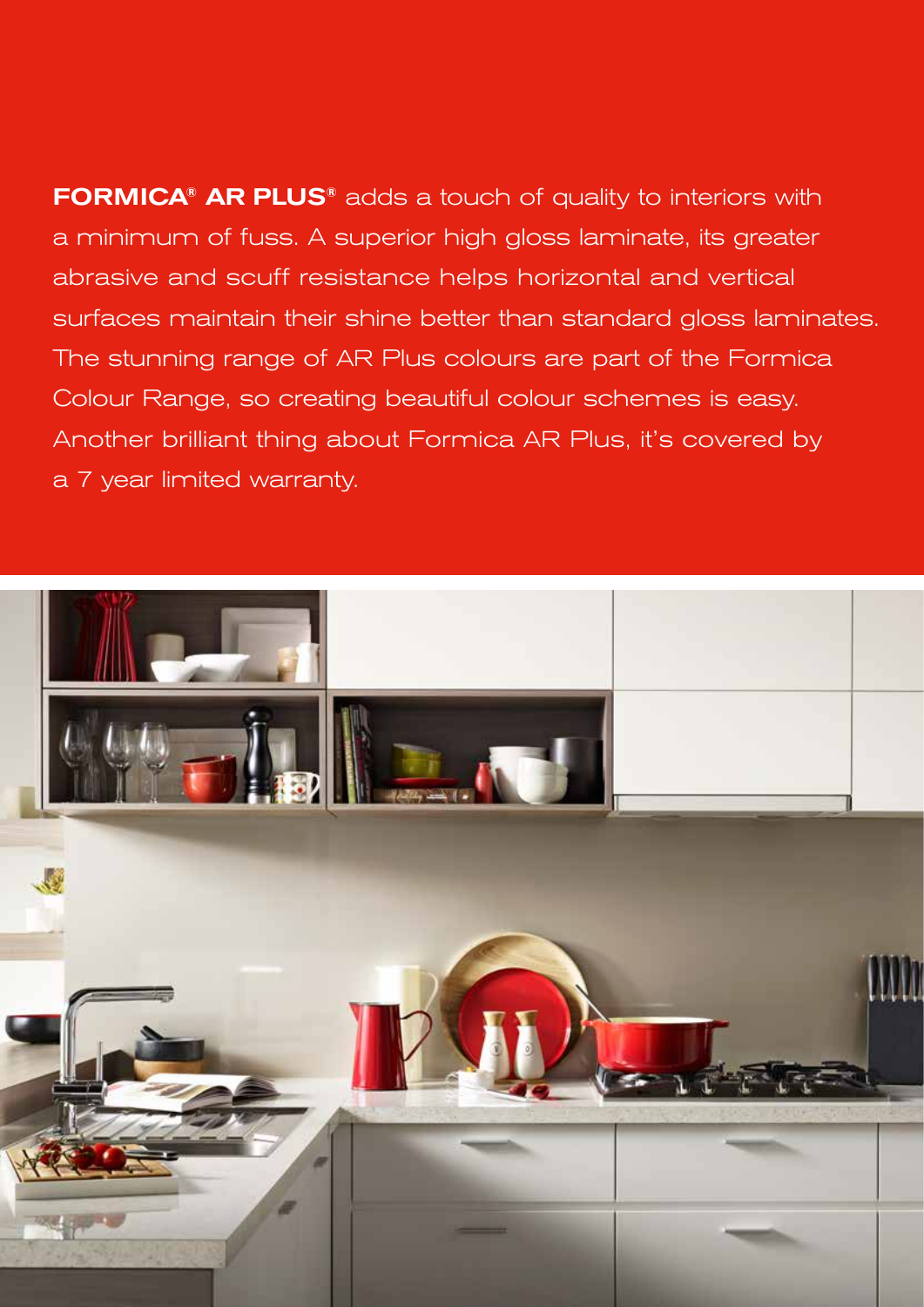## **COLOURS**





Snowdrift Warm White Alpine Marble Amaretto Stone Antique Wiluna White







White Finestone

**N**

**N**



Pure Marble **International** Ice Quarstone



**N**



White Kashmir **N**



Café Crema



Flint Crystal



Grey Finestone

**N**

**N**



Velveteen





Iron Ore Metropolitan Concrete Graphite Asphalt **N**



**N**







Pietro Nero





Grey Kashmir **N** Mocca Pearl **Blackstone Blackstone** Flinders Black







FRONT COVER AND INSIDE SPREAD: Benchtop in Formica AR Plus White Kashmir. Lower and overhead cupboards in Formica Melamine Doors Malibu. End panel in Formica Gloss Panels Cinnamon Ash. Shelves in Cinnamon Ash Velvet finish. Handles from Laminex Designer Handle range (869964). Sink by Franke (ASX611). Cooktop by LG (HB7522A).